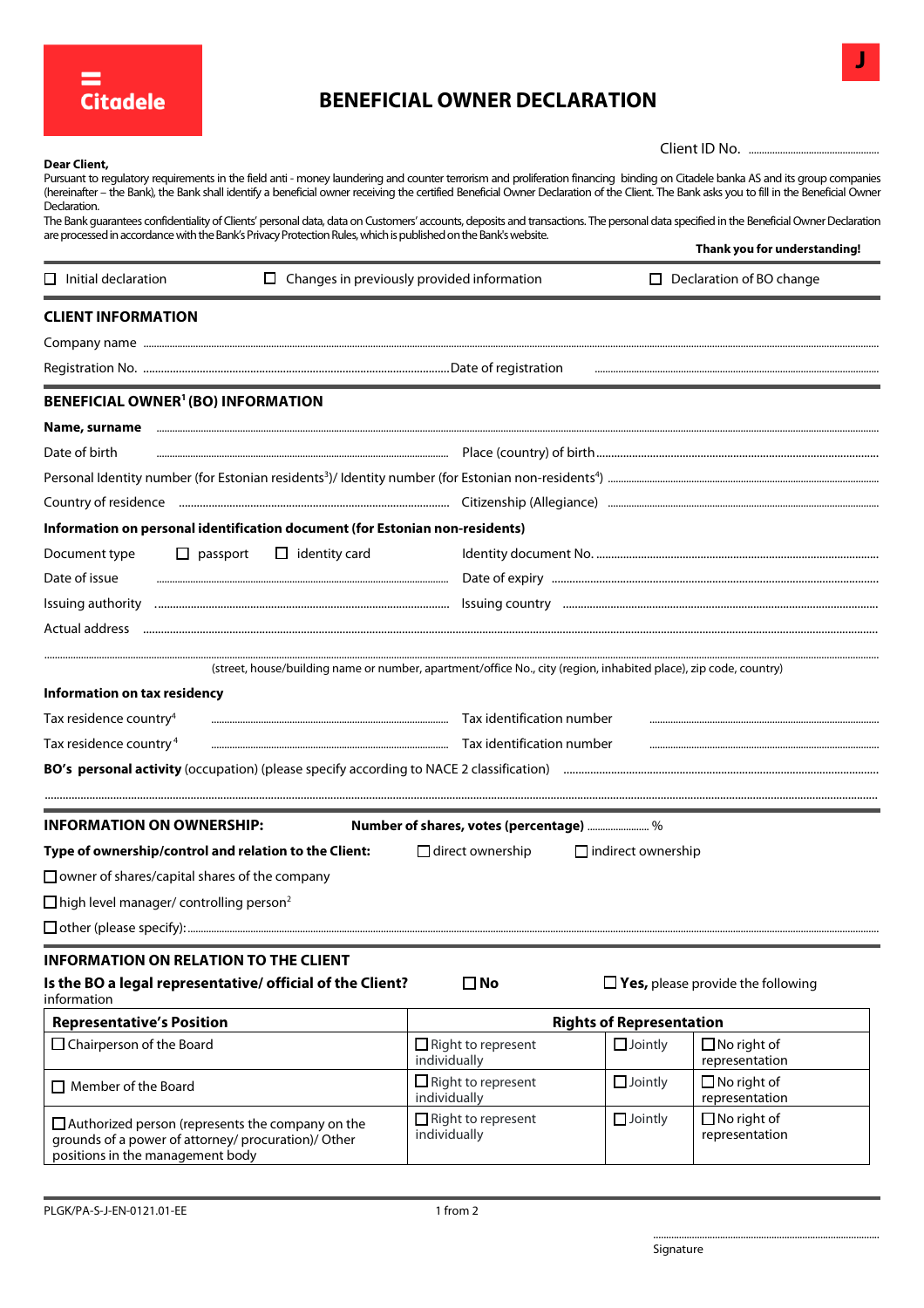## **INFORMATION ON POLITICALLY EXPOSED PERSON STATUS**

| exposed person <sup>8</sup> ?                                                    | Is BO a politically exposed person <sup>6</sup> , family member of a politically exposed person <sup>7</sup> or person closely associated with a politically<br>$\Box$ <b>Yes,</b> please provide the following information<br>$\square$ No |                                                                              |                                                                                       |  |  |
|----------------------------------------------------------------------------------|---------------------------------------------------------------------------------------------------------------------------------------------------------------------------------------------------------------------------------------------|------------------------------------------------------------------------------|---------------------------------------------------------------------------------------|--|--|
|                                                                                  | Name, surname                                                                                                                                                                                                                               | Country, in which the BO<br>is/was holding a politically<br>exposed position | Politically exposed position<br>(please specify in accordance with the<br>definition) |  |  |
| $\Box$ BO is a politically exposed<br>person                                     | Not required                                                                                                                                                                                                                                |                                                                              |                                                                                       |  |  |
| $\Box$ BO is a family member of a<br>politically exposed person                  |                                                                                                                                                                                                                                             |                                                                              |                                                                                       |  |  |
| $\Box$ BO is a person closely<br>associated with a politically<br>exposed person |                                                                                                                                                                                                                                             |                                                                              |                                                                                       |  |  |

## **CLIENT'S SIGNATURE AND ACKNOWLEDGMENT**

I, the undersigned, certify that the person indicated in this Declaration is the client's beneficial owner and undertake to immediately inform the Bank in writing of any changes in the above information on the financial assets' beneficial owner.

I certify that the information provided in the Declaration is complete and true, and I am aware that I will be held liable according to applicable laws for providing false or misleading information.

I am informed that Citadele banka AS and its group companies process my personal data for the purpose of prevention of money laundering and financing of terrorism and proliferation in order to meet the requirements of regulatory enactments, provided that my rights are exercised in accordance with the Privacy Protection Rules published on www.citadele.ee.

| Declared by $\Box$ Customer's BO $\Box$ | <b>Customer's authorized person</b> |      |
|-----------------------------------------|-------------------------------------|------|
|                                         |                                     |      |
|                                         |                                     |      |
| Name, surname                           | Signature                           | Date |
| <b>BANK'S NOTES</b>                     |                                     |      |
|                                         |                                     |      |
|                                         |                                     |      |
| Seal                                    |                                     |      |
|                                         |                                     |      |

PLGK/PA-S-J-EN-0121.01-EE